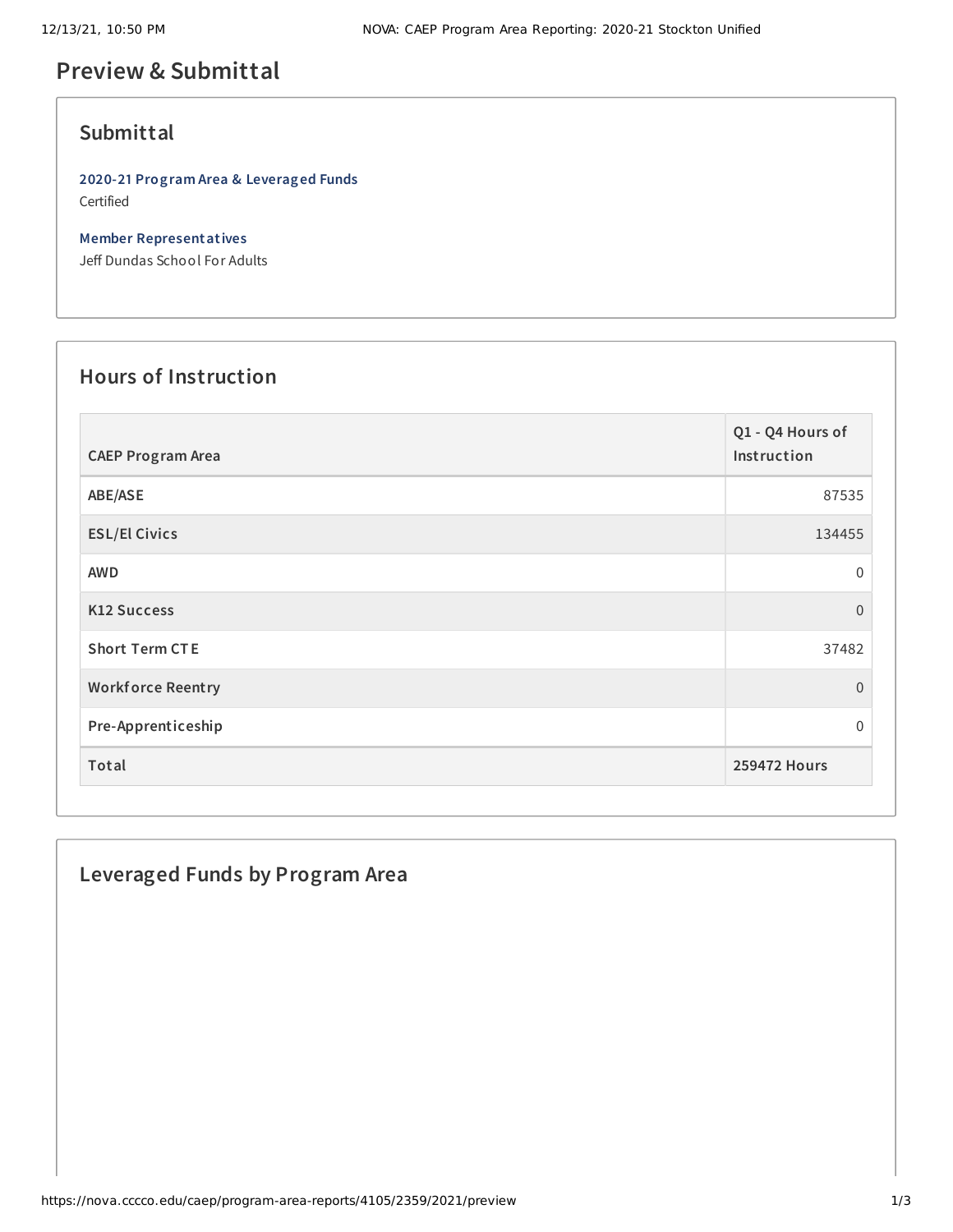| Fund                                        | <b>ABE/ASE</b> | ESL/El<br>Civics | <b>AWD</b> | K12<br><b>Success</b> | Short<br>Term<br><b>CTE</b> | Workforce<br>Reentry | Pre-<br>Apprenticeship | <b>Totals</b> |
|---------------------------------------------|----------------|------------------|------------|-----------------------|-----------------------------|----------------------|------------------------|---------------|
| California<br>Adult<br>Education<br>Program | \$1,729,236    | \$1,955,637      | \$0        | \$0                   | \$409,452                   | \$0                  | \$0                    | \$4,094,325   |
| <b>CalWORKs</b>                             | \$85,900       | \$28,800         | \$0        | \$0                   | \$0                         | \$0                  | \$0                    | \$114,700     |
| NonCredit                                   | \$0            | \$0              | \$0        | \$0                   | \$0                         | \$0                  | \$0                    | \$0           |
| <b>Perkins</b>                              | \$0            | \$0              | \$0        | \$0                   | \$0                         | \$0                  | \$0                    | \$0           |
| <b>LCFF</b>                                 | \$3,600        | \$3,600          | \$0        | \$0                   | \$0                         | \$0                  | \$0                    | \$7,200       |
| Fees                                        | \$6,233        | \$0              | \$0        | \$0                   | \$10,067                    | \$0                  | \$0                    | \$16,300      |
| K12 Adult Ed<br><b>Jail Funds</b>           | \$0            | \$0              | \$0        | \$0                   | \$0                         | \$0                  | \$0                    | \$0           |
| <b>WIOA II</b>                              | \$317,273      | \$311,753        | \$0        | \$0                   | \$0                         | \$0                  | \$0                    | \$629,026     |
| Contracted<br><b>Services</b>               | \$0\$          | \$0              | \$0        | \$0                   | \$0                         | \$0                  | \$0                    | \$0           |
| Totals                                      | \$2,142,242    | \$2,299,790      | \$0        | \$0                   | \$419,519                   | \$0                  | \$0                    | \$4,861,551   |

## **Certification**

**50 Delta Sierra Adult Education Alliance (DSAEA) - Primary Contact**

**Dr. Heather Maloy** CAEP Coordinator/Project Director for DSAEA Regional Transitions [hmaloy@deltacollege.edu](mailto:hmaloy@deltacollege.edu)

**Jeff Dundas School For Adult s** Principal [jdundas@stocktonusd.net](mailto:jdundas@stocktonusd.net)

Appro ved by Dr. Heather Maloy

**12/13/2021 02:50 PM PST**